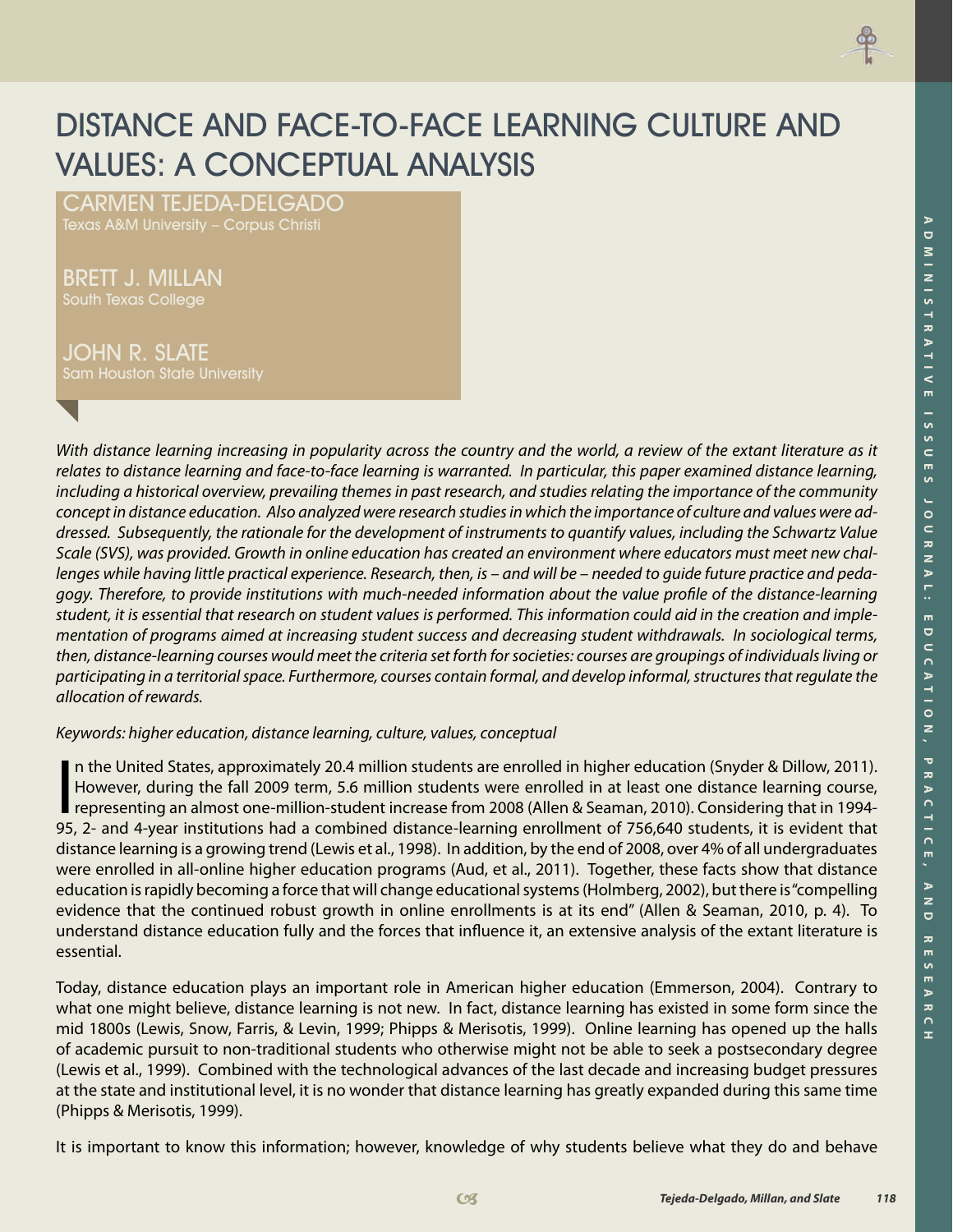the way they do is also critical, especially while creating and implementing programs aimed at enticing and helping students perform better. Values, as part of both individual and cultural belief systems, give us the opportunity to gain insights regarding what motivates students. Therefore, to provide institutions with much-needed information about the value profile of the distance-learning student, it is essential that research on student values is performed. This information could aid in the creation and implementation of programs aimed at increasing student success and decreasing student withdrawals.

## Research Questions

The following descriptive research questions were posed for this research study:

- What is the distance-learning student's value profile?
- What is the face-to-face student's value profile?

The following four inferential research questions, focusing on self-directedness values were posed for this research study:

- Controlling for age, what are the effects of self-directedness values on the instructional format preference of students at a college in South Texas?
- What are the effects of self-directedness values on the instructional format preference of students at a college in South Texas, as a function of student gender?
- What are the effects of self-directedness values on the instructional format preference of students at a college in South Texas, as a function of student learning style?
- What are the effects of self-directedness values on the instructional format preference of students at a college in South Texas, as a function of student ethnicity?

In this conceptual analysis, distance learning, including a historical overview, prevailing themes in past research, and studies relating the importance of the community concept in distance education are covered first. Then we discuss the research studies surrounding culture and values. Subsequently, the rationale for the development of instruments to quantify values, including the Schwartz Value Scale (SVS) is reviewed. Finally, a summary concludes this article.

## Historical Overview and Definition of Distance Learning

Loosely defined, distance education can be seen as any formal approach to teaching in which the majority of the learning process occurs while the teacher and the students are at a distance from each other (Verduin, Jr., & Clark, 1991). Writing about distance learning in higher education, Phipps et al. (1998) defined distance learning by suggesting that all forms of distance education possess four characteristics: (a) the teaching/learning process involves activities where the teacher and learner are separated by a distance; (b) a combination of media, including television, video, audio, and electronic communication may be used; (c) knowledge and content is available through more sources than just the teacher; and (d) delivery of the course material can be done anytime and anyplace, with teacher/learner, learner/learner, and learner/group interaction all able to take place. This definition of distance education allows for more flexibility as technological innovations, from the nineteenth century to the present, have allowed this form of education to evolve. However, most studies regarding distance education today focus on online education. Online courses, then, are defined as those where a minimum of 80% of the course content is delivered through the Internet (Allen & Seaman, 2010).

### Distance Learning in the Eighteenth and Nineteenth Centuries

Although distance learning has become a buzzword over the last decade due to the rapid increase in technological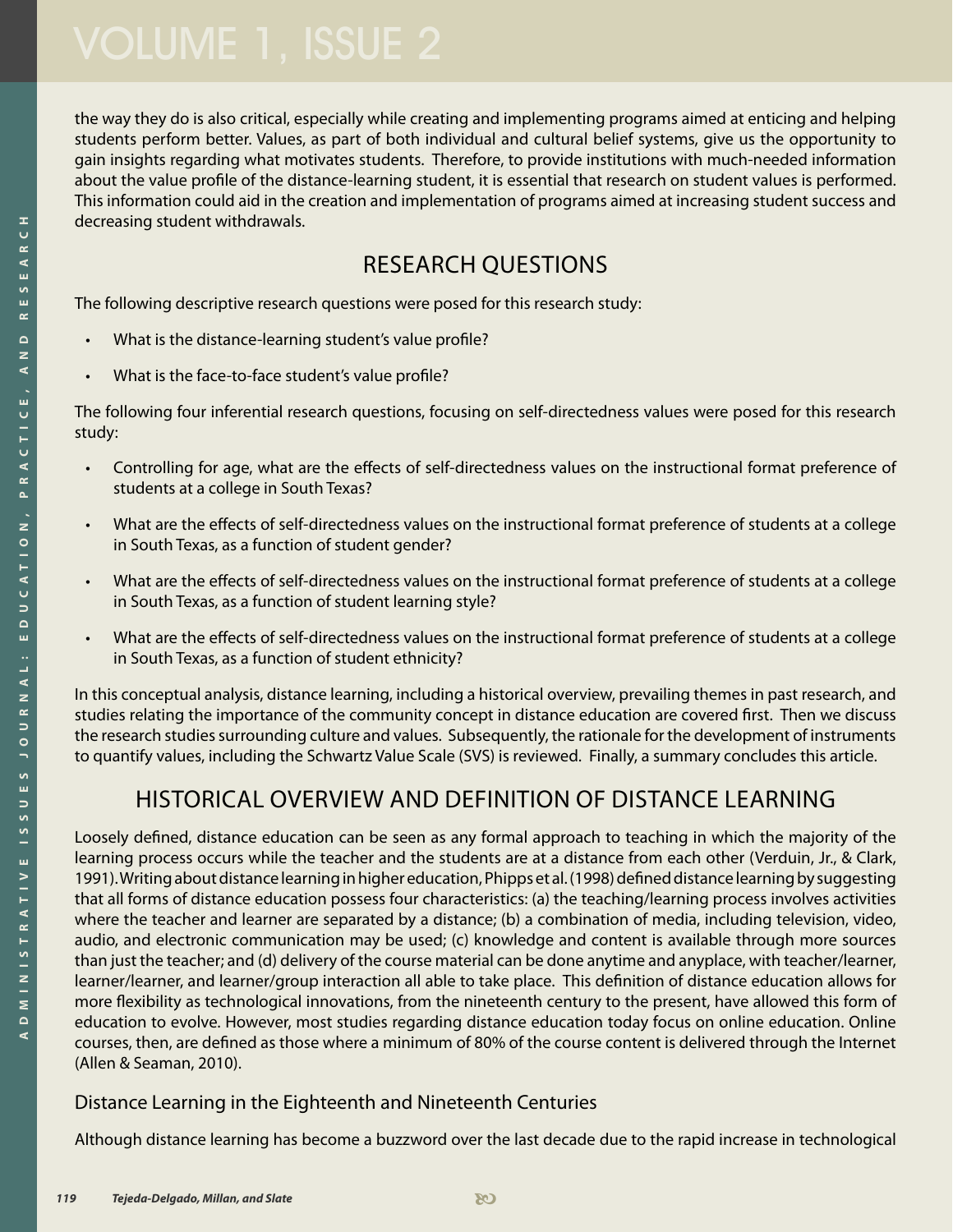



the University of Wisconsin's 1892 catalogue (Rumble, 1986). In fact, distance education had already been in existence since the eighteenth century. The earliest known record of education at a distance comes from an advertisement in the Boston Gazette on March 20th, 1728, for shorthand lessons (Bower & Hardy, 2004). Caleb Phillips offered weekly lessons by post to students who lived in the country (Bower & Hardy, 2004).

Like Phillips, Isaac Pitman began teaching shorthand by correspondence from Bath, England in 1840 (Verduin, Jr. & Clark, 1991). Students, who needed new methods of learning that did not conflict with their work responsibilities, would copy brief Bible passages in shorthand and mail them by the "new penny post system" to Pitman for grading (Verduin, Jr., & Clark, 1991, p. 15). Pitman would then return the graded assignments. Thus, distance education began, with individuals offering academic instruction to persons who could not otherwise attend a physical institution.

#### Distance Learning in the Twentieth Century

Subsequently, many correspondence schools offering vocational courses were established between 1890 and 1930 (Emmerson, 2004). The Home Correspondence School of Springfield, Massachusetts, and the American Farmers' School in Minneapolis both offered courses in agriculture and farming (Emmerson, 2004). In the collegiate setting, the University of Wisconsin's Extension division was founded in 1906, and University of Wisconsin professors started an amateur radio station to be used for educational broadcasting in 1919 (Engel, 1936). According to Simonson et al. (2011), during the next decade 200 radio stations in the United States broadcast distance learning education programs. Technology continues to impact distance learning pedagogy even today.

From the 1930s to the 1950s, distance education ceased expanding, probably due to the economic depression in the United States, followed by World War II (Emmerson, 2004). Then, in the 1950s, audio transmission for educational purposes decreased as a new technology, television, began to take its place (Bower & Hardy, 2004). In fact, during the 1950s, Western Reserve University became the first institution in the United States to use television as a method of broadcasting educational material (Bower & Hardy, 2004).

However, it was the satellite technology and the fiber-optic systems of the 1980s that helped expand distance learning by enabling live two-way transmissions to occur (Simonson et al., 2011). During the late 1980s, Mind Extension University offered the first courses and full-degree programs via cable network broadcasting (Emmerson, 2004). Although television technologies and two-way transmissions allowed for greater interactivity, it was not until the 1990s that technology was developed which would globally expand the reach of distance education: the internet.

As Emmerson (2004) wrote, "Online distance education is evolutionary rather than revolutionary, because the Web is simply the latest technology resource in a long history of distance education" (p. 14). During and because of these technological changes, research has been conducted to understand distance-learning students and help improve courses and degree offerings.

## STUDENT CHARACTERISTICS

#### Age and Gender

Researchers focusing on the learner have usually concentrated on gender, age, learning styles, or a combination of all of them. For example, Barakzai and Fraser (2005) analyzed the effect of demographic variables on nursing student achievement and satisfaction. Sampling students from three different universities in the Central San Joaquin Valley of California, Barakzai and Fraser (2005) focused on possible relationships between language, gender, and prior computer experience and the students' achievement and feeling of satisfaction. In general, students did well in both their science and medicine courses. In addition, both courses were perceived very favorably (Barakzai & Fraser, 2005). However, some of the researchers' hypotheses were not supported.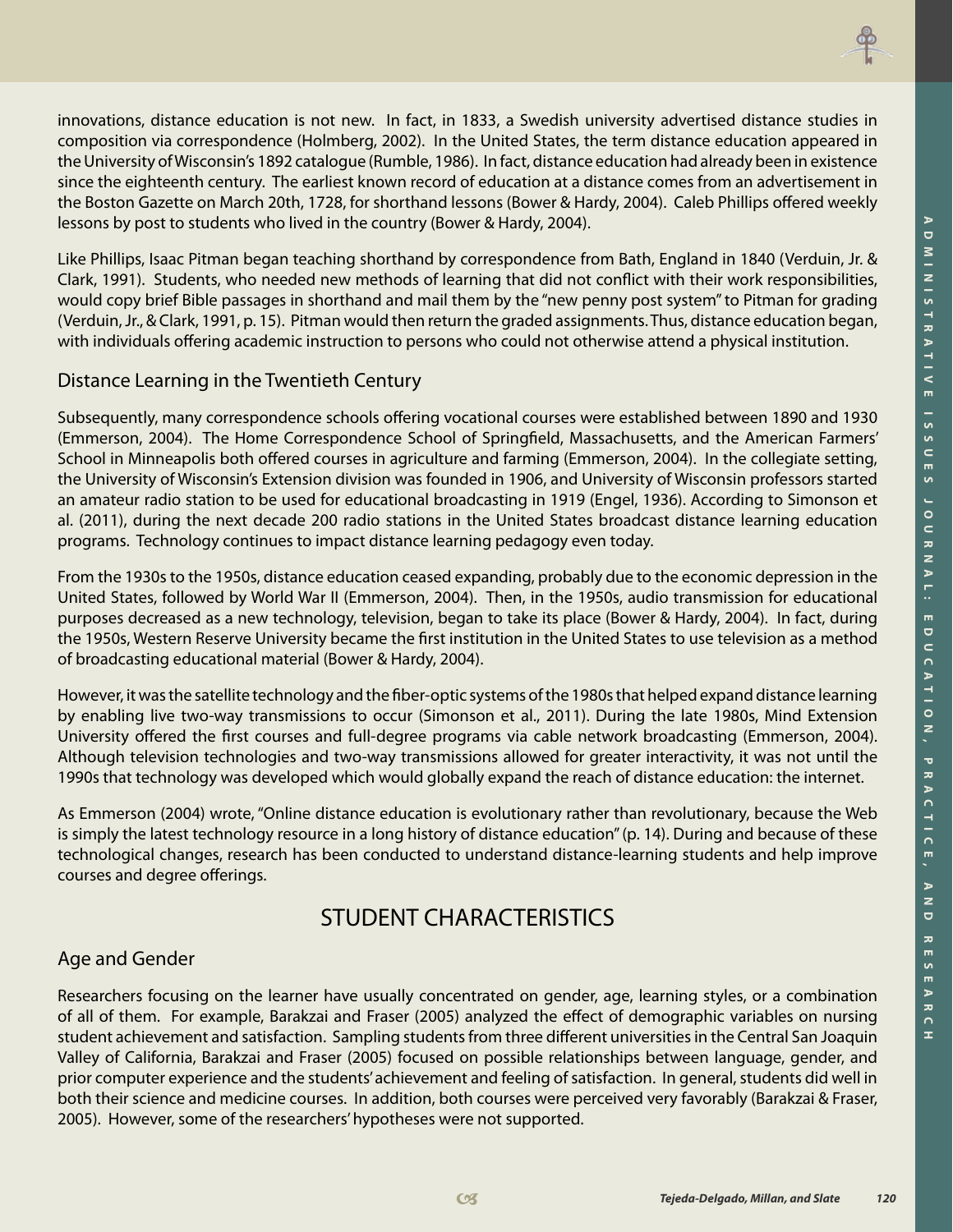It was hypothesized that students for whom English was a second language would experience more difficulty in the online courses and, hence, would not display the achievement scores of their native English-speaking counterparts (Barakzai & Fraser, 2005). No statistical significance was present between the two groups. Previous computer experience was also believed to be important in the success of online learners. Computer experience was measured through computer ownership, experience with certain programs, and experience with the Internet. None of those factors indicated any significant statistical correlation with either achievement or satisfaction (Barakzai & Fraser, 2005). Gender effects were also analyzed in the study. In the resulting data, women consistently scored higher than men, but the difference was not statistically significant for either the science or the medicine classes (Barakzai & Fraser, 2005).

Contrary to Barakzai and Fraser's (2005) results, Cheung and Kan (2002) reported that gender was statistically correlated to student achievement. In their study, Cheung and Kan (2002) evaluated factors related to performance in a distance education business communication course taught at the Open University of Hong Kong. Unlike much other distance learning research, these researchers focused on a course where the language of instruction was Chinese. Among the factors in their study, Cheung and Kan (2002) analyzed three demographic variables: age, gender, and marital status. Of the three variables that they examined, only gender was statistically significantly related with student performance, with women outperforming men. The researchers believed that the difference could be attributed simply to the female students putting more effort into their studies, or that women might generally perform better than men in certain subjects, whereas men may perform better than women in others (Cheung & Kan, 2002). Interestingly, although their sample consisted of students ranging from 18 to 50 years old, no statically significant relationship was revealed between age and achievement (Cheung & Kan, 2002).

In another study at Hong Kong Open University, Taplin and Jegede (2001) analyzed possible factors contributing to gender differences in online learning achievement. Questionnaires were sent to 712 high and low achieving students to identify whether motivation for learning, study habits, social and workplace contexts, self-perceptions and attitudes, previous educational experiences, and need and use for support services differentiated between male and female achievement (Taplin & Jegede, 2001). Taplin and Jegede (2001) demonstrated that high-achieving women were more apt to seek help from others, even for personal problems, than were low-achieving women. Interestingly, some follow-up interviews highlighted that some of the women preferred to seek help from peers than from tutors (Taplin & Jegede, 2001). For males, seeking outside support did not seem to be a distinguishing factor between high and low achievers (Taplin & Jegede, 2001).

Completing assignments and readings according to a schedule creating overviews of materials was also determined to be a distinguishing factor between males and females (Taplin & Jegede, 2001). Men tended to complete assignments according to a schedule, whereas women tended to form strategies that would allow them to create their own overviews of the material and write summaries (Taplin & Jegede, 2001). Ultimately, Taplin and Jegede (2001) made some recommendations, in which they delineated some things that could have been implemented for each gender to enhance their chances of success.

#### Learning Preferences and Styles

Aside from age and gender characteristics, researchers have conducted studies in which cognitive functions have been examined. One such study, with a focus on learning preferences, constraints, and their relationship to demographic factors, was initiated at two northeastern universities. Cristensen, Anakwe, and Kessler (2001) surveyed 399 undergraduate and graduate students in a correlational study to determine whether differences were present among factors and the general receptivity students had towards distance learning. Among their hypotheses, the researchers believed that no difference would be present between men's and women's receptivity to distance learning (Cristensen et al., 2001). In addition, they hypothesized that older students would be more receptive to distance learning than their younger counterparts (Cristensen et al., 2001). Cristensen et al. (2001) believed that a negative association would be present between a preference for traditional learning modes and distance learning receptivity.

Their results supported the hypothesis that males and females did not differ in their distance learning receptiveness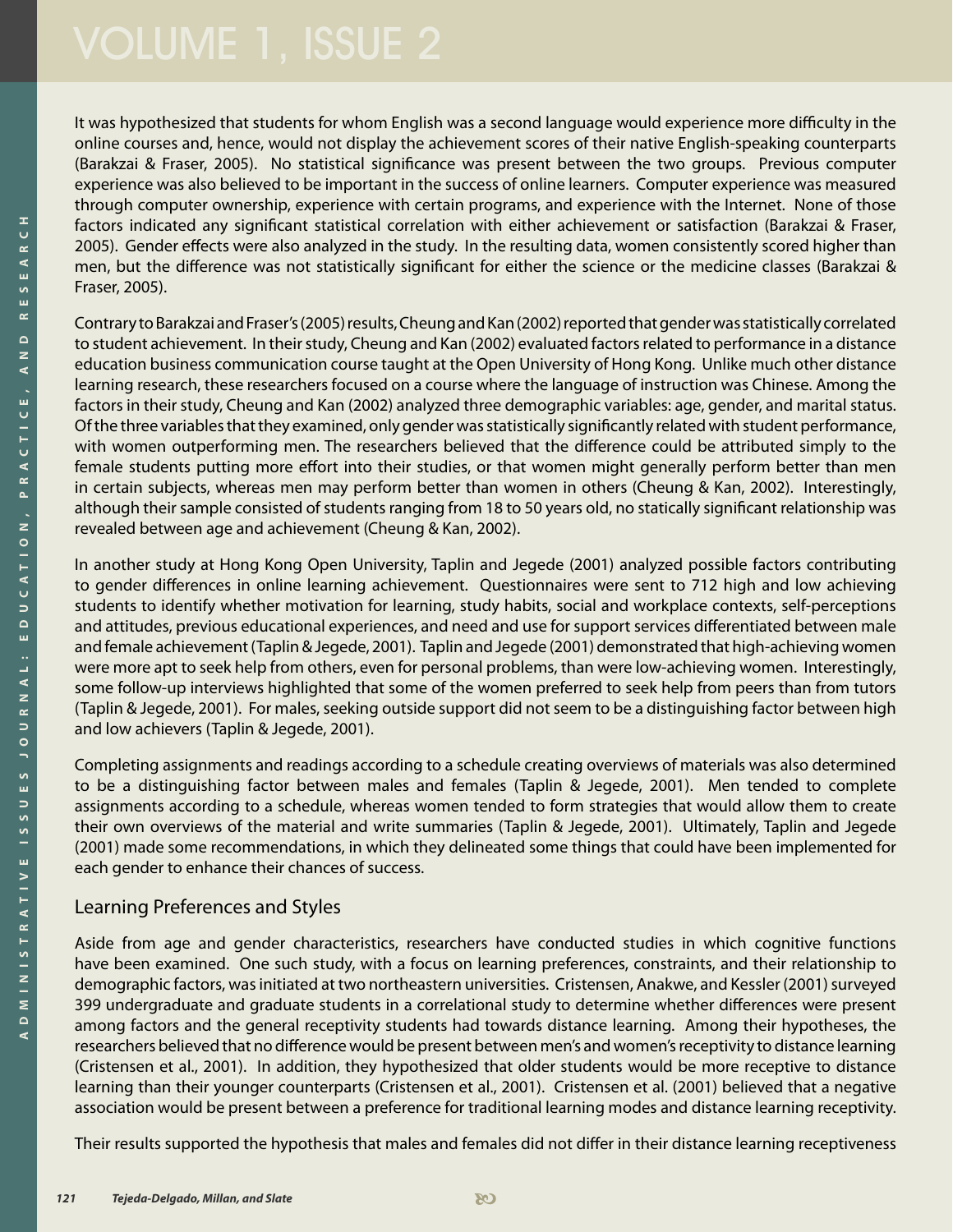(Cristensen et al., 2001). In regard to age and general receptivity, again, no significant relationship was yielded; however, age was negatively related to interactive distance learning (Cristensen et al., 2001). Cristensen et al. (2001) postulated it was possible that older students shunned the more interactive distance learning methods because their technological familiarity was lacking. This data supported the hypothesis that a negative association would be present between a preference for traditional learning modes and receptiveness towards distance learning (Cristensen et al., 2001). Nevertheless, the correlation was not statistically significant for interactive media, possibly because interactive media distance learning may approximate the traditional learning environment (Cristensen et al., 2001). Cristensen et al. (2001) stated that the results indicated that some traditionally held assumptions about distance learning receptiveness may not be valid in today's new high-tech environment and that the predictive value of learning preferences and distance learning receptiveness was likely to decrease.

Although Cristensen et al. (2001) believed that the technologically changing environment might cause learning preferences to lose predictive value in relation to receptiveness to distance learning, their belief did not preclude that learning styles, not preferences, would have a predictive value for student interaction, success, and perceptions. Sabry and Baldwin (2003) explored interaction categories, not as preferences of learning environments, but in relation to either sequential or global learning styles. They delineated three types of learning interaction categories: learnerinformation (LI), learner-tutor (LT), and learner-learner (LL). Meanwhile, they used two learning style categories, sequential and global, from Soloman's Inventory of Learning Styles (Sabry & Baldwin, 2003).

Results from 169 graduate students specializing in school librarianship were correlated, and most of the students in the sample were converging or assimilating (Simpson & Du, 2004). Interestingly, converging students liked the course the most, whereas the assimilating students liked the course the least (Simpson & Du, 2004). Learning style was statistically significant in explaining the enjoyment level in the course, thus rejecting the initial hypothesis of no difference (Simpson & Du, 2004). In addition, learning style was also statistically significant in explaining the level of student participation in the course (Simpson & Du, 2004). Diverging students participated the most in reading postings, whereas the assimilating students posted the fewest discussion posts (Simpson & Du, 2004). Ultimately, the researchers believed that their conclusions had pedagogical implications: in that course, designers should provide more support for students who learn best through abstract thinking and reflective observation (Simpson & Du, 2004). As with Sabry and Baldwin's (2003) research, Simpson and Du (2004) showed that static student characteristics may have pedagogical implications.

Mupinga et al. (2006) selected undergraduate students taking online courses in the Department of Industrial Technology Education and collected MBTI data from 131 students enrolled in three Web-based sections. Cognitive styles measured by the Myers-Briggs Type Indicators are structured as four dichotomous traits: Extrovert and Introvert, Judging and Perceiving, Sensing and Intuition, and Thinking and Feeling (Mupinga et al., 2006). The researchers did not find any one particular learning style to be significantly more prevalent than the others. The top two cognitive styles in terms of number of students were the ISTJ (Introvert, Sensing, Thinking, Judging) and ISFJ (Introvert, Sensing, Feeling, Judging), each with 16% of the students (Mupinga et al., 2006). The authors did not identify a predominant type (Mupinga et al., 2006). Therefore, according to Mupinga et al. (2006), the design of online instruction should attempt to accommodate students of all learning styles through beforehand identification of student characteristics and interests or providing information in various formats.

Irani, Telg, Sherler, and Harrington (2003) also used the MBTI to assess the personality types of distance learners. However, unlike Mupinga et al.'s (2006) study, Irani et al. (2003) correlated the MBTI individual preferences with the students' course perceptions and performance. In this study, the researchers assessed the cognitive preferences of 39 graduate students taking an agricultural leadership two-way video conferencing course and correlated them with data indicating their course perceptions and archival data of their course performance (Irani et al., 2003). The highest percentages of students fell into the ISTJ, ENFP, ENFJ, and ENTJ types (Irani et al., 2003). For both introverts and judging types, GPA and course grades were strongly correlated with the students' perception of the instructional technique, whereas moderate relationships were yielded between level of social interaction, and GPA and course grade. Intuition was also strongly correlated with perception of instructional technique (Irani et al., 2003). Overall, individual differences such as personality type might be a factor in how students perceive distance learning and how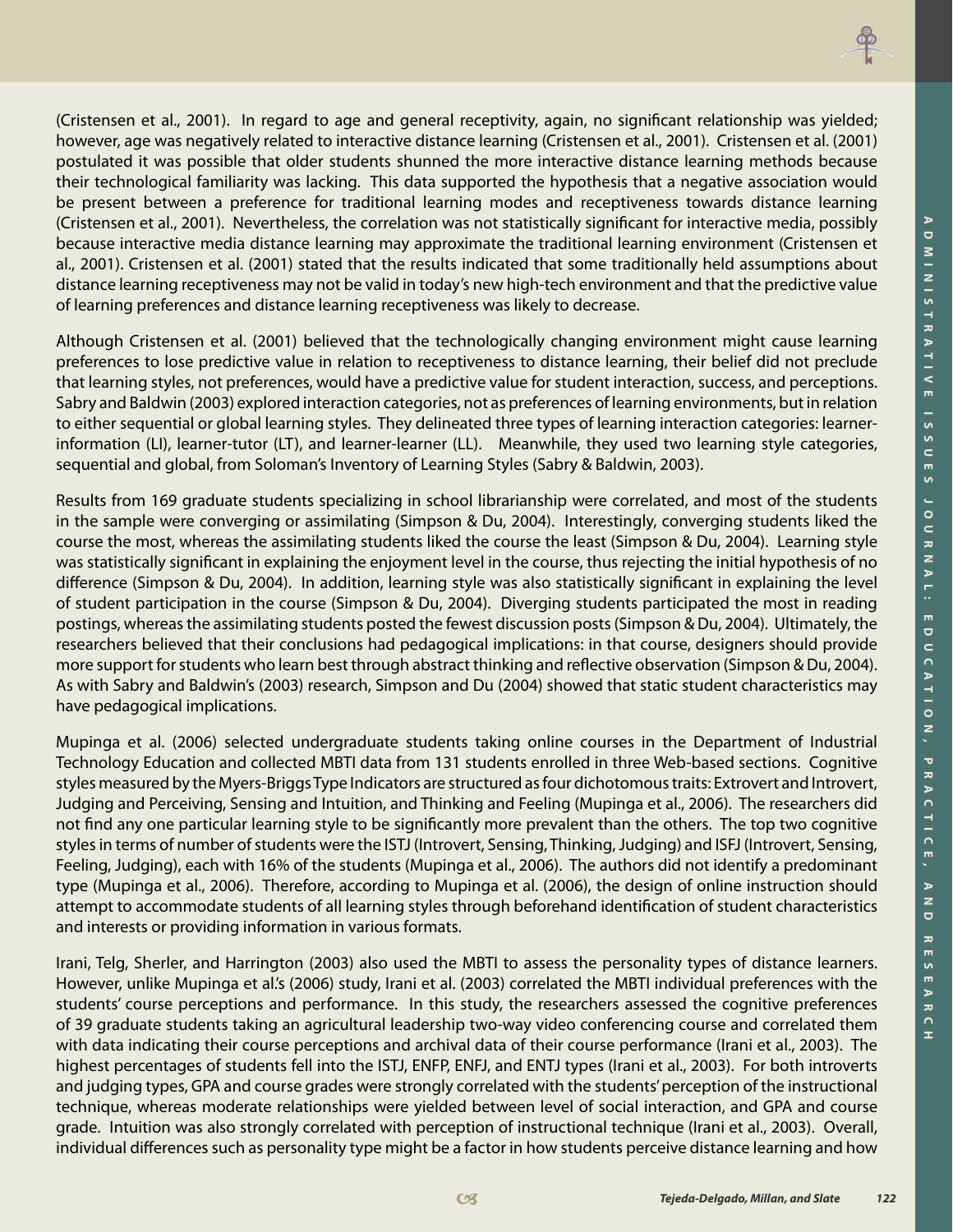well they perform (Irani et al., 2003).

As the previous research studies exemplify, the focus has been placed on the innate characteristics of the distance learner. Nevertheless, these characteristics have mainly been those factors that are clearly identifiable either quantitatively or through psychological assessment. This concentration largely ignores other aspects that are brought into the learning environment. However, in traditional classrooms the concept of community has gained acceptance and has even influenced pedagogy. Tinto (1997) argued that as students come together, they form communities. The composition of the community and the strength of the sociological bonds that the student makes within this grouping are keys to student success (Tinto, 1997).

## Definition of Society

Wilson and Peterson's (2002) assertion that online communities fit the research purview of anthropology underscores that the social sciences, as a whole, utilize appropriate concepts and methodology useful to understanding online phenomena. To construct a suitable frame of reference in which to study online communities, a thorough understanding of the definitions of culture and society are necessary. Along with his definition of community, Tönnies also delineated what he saw as the main characteristics of society (Thon, 1897; Wirth, 1926). He saw societies as an artificial group of people held together by a common and conscious purpose (Wirth, 1926). Furthermore, Tönnies believed that humanity, as a whole, had passed from a community to a society orientation (Thon, 1897). A contemporary of Tönnies, and long considered one of the fathers of sociology, Herbert Spencer (1906) defined society by comparing it to an organism. He defined it as a group of individuals unlike other objects with which we are acquainted (Spencer, 1906). Further, Spencer (1906) believed that societies, similar to organisms, grow, and their parts multiply and differentiate from each other.

In sociological terms, then, distance-learning courses would meet the criteria set forth for societies. Courses are groupings of individuals living or participating in a territorial space. Furthermore, courses contain formal, and develop informal, structures that regulate the allocation of rewards. As in other societies, individuals (i.e. students) guard the territory, reinforcing the group's norms, through informal punishments and rewards. Like Spencer and Parsons, the anthropologist Ruth Benedict ([1934]1961) believed in a dialectical relationship between individuals and society. In fact, she stated that, "society... is never an entity separable from the individuals who compose it. No individual can arrive even at the threshold of his potentialities without a culture in which he participates" (Benedict, [1934]1961, p. 253). Therefore, if courses are societies, then it follows that they would also have or create a culture, as other, physical, societies do, and a thorough understanding of the term *culture* is warranted if one is to study online societies to learn more about the individuals that compose them.

### Definition of Culture

American anthropology's foundation of the concept of culture can be said to have started with Edward B. Tylor. Tylor ([1871]1920) defined culture as a complex whole encompassing the "knowledge, belief, arts, morals, law, custom, and any other capabilities and habits acquired by man as a member of society" (p. 1). Furthermore, culture defines societies. That is, societies could be considered unique because their cultures differentiated them from one another (Tylor, [1871]1920). In describing anthropology, Benedict ([1934]1961) offered a similar definition in which culture is composed of the physical characteristics, and conventions and values that distinguish one community from all others. Benedict's ([1934]1961) definition adds values into the discussion of culture, as she believed that values were integral in forming beliefs.

The connection between culture and thinking was then furthered developed. Kluckhohn (1962) stated that the culture was not just the visible acts, speech, or the products of them, but rather a way of thinking, feeling, and believing. Culture was the stored knowledge and patterns for doing and not doing things (Kluckhohn, 1962). Furthermore, Kluckhohn (1962) believed that culture regulates our lives by pressuring us to follow particular types of behavior. It is also the part of human life that, because we have learned it as a result of belonging to a particular group, allows us to live together in a society by giving us patterns of behavior, solutions to problems, and predicting the behavior of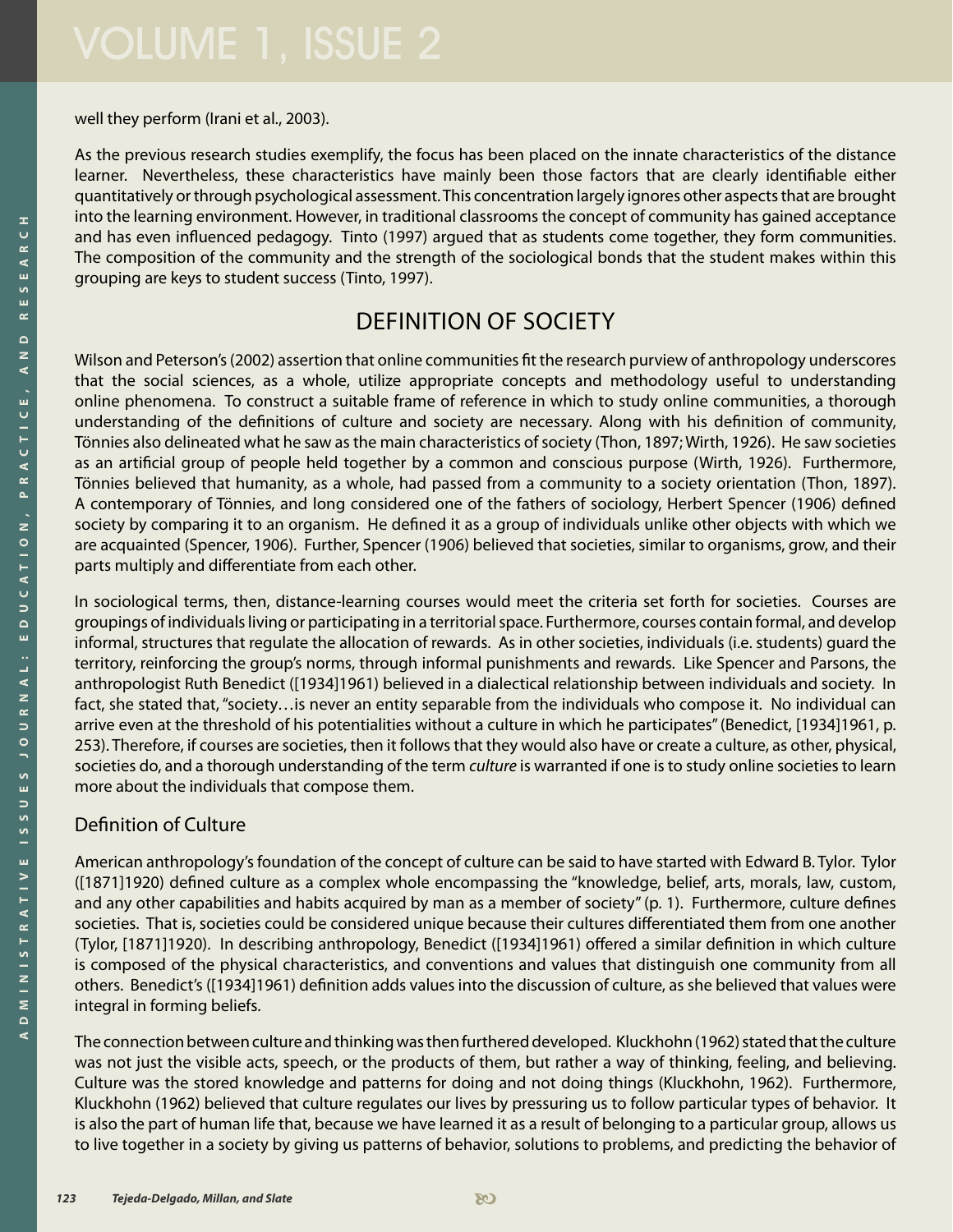

others in the group (Kluckhohn, 1962).

More recently, the anthropologist Clifford Geertz (1973) refined the definition of culture by stating that, like Max Weber, he believed that humans are an "animal suspended in webs of significance he himself has spun," and that those webs are culture (p. 5). Placing this into perspective, Geertz's (1973) assertion that humans are suspended in a web analogizes Benedict's ([1934]1961) and Kluckhohn's (1962) belief that culture is a determinant factor in behavior. Moreover, Geertz (1973) also believed in the connection between culture and thinking. While discussing human evolution and its relationship with culture, he stated that "the greater part of human cortical expansion has followed, not preceded, the 'beginning' of culture" (1973, p. 64).

#### The Connection between Culture and Values

Because cultures influence and/or determine not only behavior, but also the thinking processes of individuals in a society, it follows that among those cultural resources, values need to be considered. Culture includes attitudes, values, and beliefs, and each plays an unquestionable role in human behavior and progress (Porter, 2000). Triandis (1994) pointed out that culture provides traditions that inform people what has and has not worked in the past. These become customs that make the social environment more predictable (Triandis, 1994). Values work in the same way; they direct people to aspects of the social environment "to which they should pay attention and to goals they should reach" (Triandis, 1994, p. 15). Therefore, while studying societies and culture, values should not be ignored, for they hold great importance for the success of the individual in society. To illustrate, Georg Simmel, a leading sociological theorist, believed that a person needed to internalize these cultural values and that individual excellence could only be achieved by absorbing the external values of the group (qtd. in Coser, 2003).

#### Definition of Values

Since values should hold a primary interest, specifically for research regarding students, an overview of the concept of value is needed to understand more fully the possible relationships between values and online societies. Kluckhohn (1951) believed that values, as a concept, could be the bridging concept linking diverse specialized studies; therefore, he spent much time refining and defining the concept of values. Kluckhohn (1951) defined a value as "a conception, explicit or implicit, distinctive of an individual or characteristic of a group, of the desirable which influences the selection from available modes, means, and ends of action" (p. 395).

Similarly, Rokeach (1968) viewed values as integral part of a belief system. He proposed that values were a type of belief, located at the core of one's belief system, about how one should or should not behave. In addition, values were abstract positive or negative ideals that were not tied to any specific attitude, object, or situation (Rokeach, 1968). Further, he believed that once a value becomes internalized, it becomes a standard by which the individual will form opinions, a criterion by which the individual will act, and a standard for developing attitudes towards the world around him or her (Rokeach, 1968). Thus, values can be seen as internalized social standards, which remain somewhat constant once internalized. Therefore, this begs the question as to how people with varying values orientations would progress in different environments. Rokeach (1968) also developed a working definition for an individual's grouping of values: "a rank-ordering of values along a continuum of importance" (p. 161).

### Definition of Attitude

Even with these definitions regarding values and value systems, the concept sometimes gets confused with the concept of attitudes. Much like the term value, attitude also seems to be ever-present in social science discussions (Lemon, 1973). Similar to values, this widespread use has made it difficult to casually discern the differences between attitudes, values, and beliefs (Lemon, 1973). In fact, even among social scientists, inconsistency has been present in the definition of attitudes, usually because researchers have relied upon their own intuitive notions regarding values (Zimbardo & Ebbesen, 1970). According to Rokeach (1968), "an attitude is a relatively enduring organization of beliefs around an object or situation predisposing one to respond in some preferential manner" (p. 112). Bem (1970) clarified Rokeach's (1968) explanation by adding that attitudes are our likes and dislikes, "our affinities for and our aversions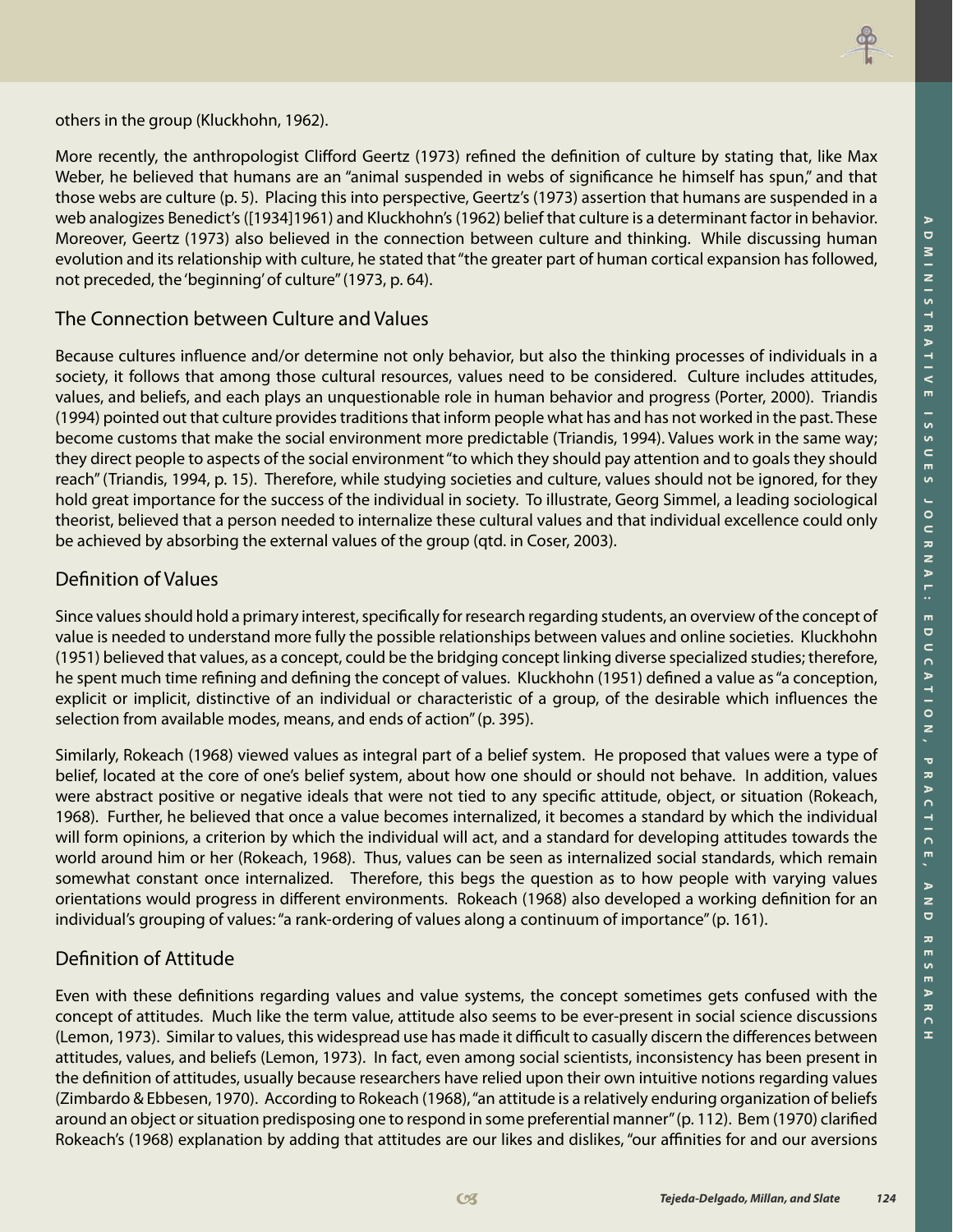to situations, objects, persons, groups, or any other identifiable aspect of our environment" (p. 14). Therefore, to understand further the way students form their attitudes toward a course, subject, and method of study, research into values would seem to be important.

#### Values and Axiology

The importance of values and discussion of them has likely existed since humans began to reflect on their conscious experiences (Hart, 1971). Values, as Rokeach (1968) stated, are an integral part of a belief system. However, values do not stand in isolation. Values are rooted in experience; values and experience form a complex gestalt (Brightman, 1943). The study of this system, in contrast to research on isolated value judgments, is relatively new (Hart, 1971). Axiology, a term derived from two Greek words meaning worth and reason, is the discipline created during the twentieth century whose goal it is to study this complex system of decisions based appraisal (Hart, 1971).

Catton (1959) described values in the context of persons and social organizations choosing from among alternative desirable or undesirable options. The appraisal of such options reflects the person's or organization's individual values and value systems (Catton, 1959). Appraisal, though, is largely seen part of a person's cognitive intuition (Hart, 1971). These appraisals both reflect and reinforce people's values. As a result, values are a result of a continuous transaction among people, experiences, and the various environments in which people are in contact (Hart, 1971).

The available literature is not devoid of values or axiological research; values research in education has been conducted sporadically. Often, though, researchers have focused on business and cultural change. Regardless of focus area, a discussion of axiology-related research is merited to gain a substantive overview of the subject. Highlighted in noneducation studies have been the importance of values and the methodologies with which to study them, and, during these times, values research in education has been scarce. Studies pertaining to education will be discussed first, followed by a brief discussion of values research in modernization studies and business.

## Education Studies

#### 1960s and 1970s

In the late 1960s and early 1970s, interest in values and education rested in finding out the differences among various subgroups. Meier (1970) focused on the value orientations toward higher education. Specifically, he was interested in finding empirical evidence of differences and extent as to how college students differ from their parents in their value orientations towards post-secondary education (Meier, 1970). In addition, Meier (1970) also wanted to determine the effect of social status and sex role differentiation on the value orientations toward higher education. For his study, he undertook systematic standardized interviews of undergraduates from the University of New Mexico. His sample consisted of 295 men and 300 women (Meier, 1970). Younger generation students placed a higher value on self-expression than their parents. This result was especially true for the students' fathers, who tended to be more utilitarian in their value orientations toward higher education (Meier, 1970).

To identify commonalities and differences between ethnic groups, Audrey J. Schwartz (1971) studied the values and achievement of Mexican-American and Anglo secondary school students in California. A. J. Schwartz (1971) stated that, "value orientations are salient to achievement in they determine the desirable [for a person]…. they delimit the scope and intensity of his interpersonal relations which, in turn, affect his activities" (pp. 440-441).

#### 1990s and 2000s

It seems that during the 1980s, the field of education veered away from an interest in values, not returning to it until the late 1990s. During the 1990s, Claire Planel qualitatively studied the role of national cultural values and their role in learning. Planel (1997) selected two elementary and junior high schools in England and two schools in France to study the effects of national cultural values on the learning process. Two classes from each school were selected, and each class observed one day a week for six weeks. In addition, during 1993-1994, groups of 3-4 pupils were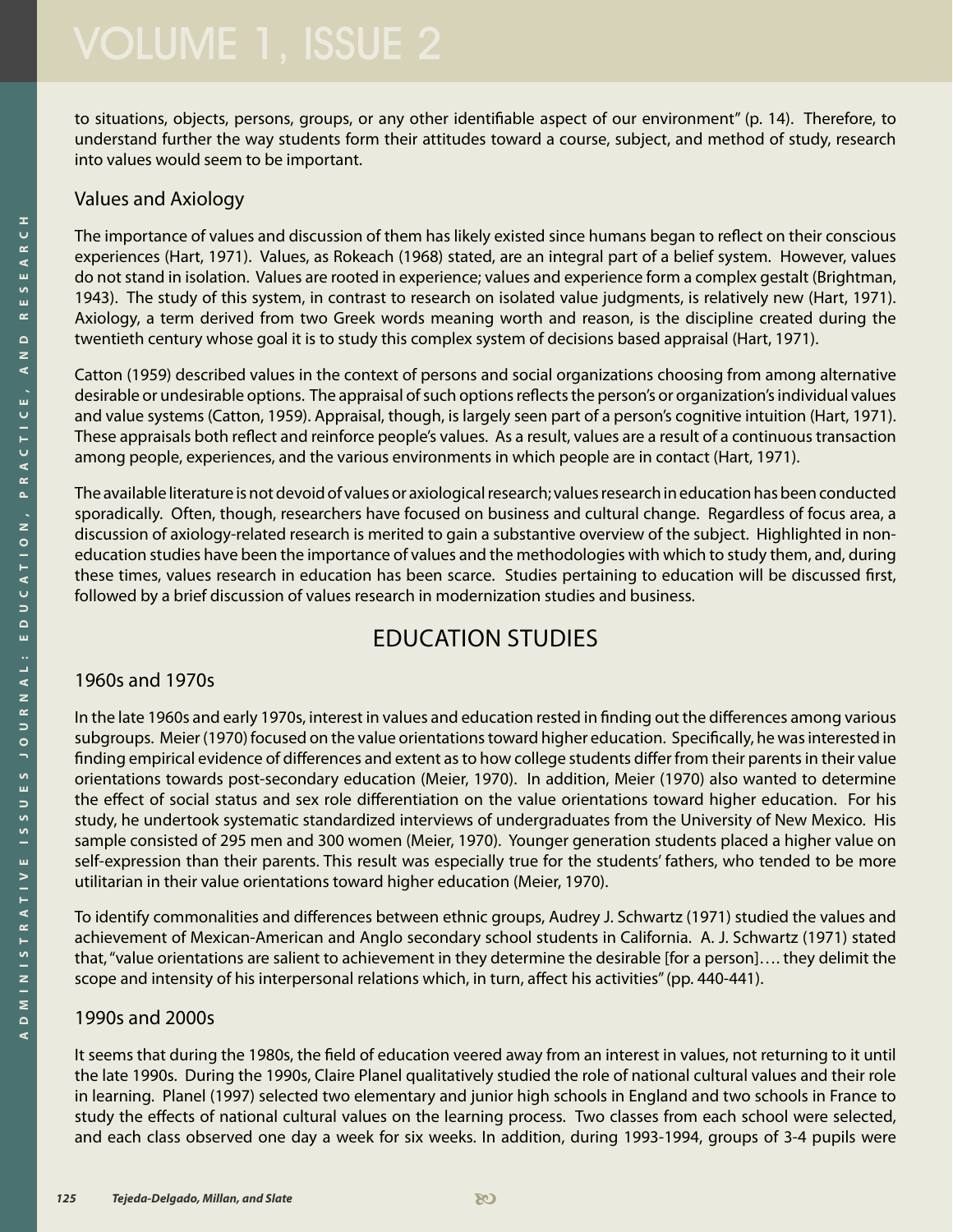

interviewed, totaling 240 pupil interviews.

In studying how values might change because of a socialization effect in higher education, Robbins (1998) posited that values and attitudes would change as a student proceeded through higher education and that the change would be in the direction of those values and attitudes held by academia. Furthermore, Robbins (1998) believed that females and males would rate values differently upon entering, but ultimately the difference between them would disappear as they progressed through college. To evaluate her hypotheses, Robbins (1998) implemented the Schwartz Value Survey and a social distance scale to 462 participants, comprised of undergraduate, graduate, doctoral students, and non-tenured and tenured faculty.

Robbins' (1998) findings provided partial support for the first hypothesis. Certain values changed significantly as a student progressed through higher education; however, these changes were not always completely linear (Robbins, 1998). In regard to the next hypothesis, the data did not support the idea that females and males would rate values differently at first and then decrease in their differences as they progressed in higher education (Robbins, 1998). She concluded that, because partial support existed for the values changing during a student's academic career, her research supported the concept that students experience socialization and acculturation when immersed in an academic culture (Robbins, 1998).

Kumar and Thibodeaux's (1998) research showed that Anglo-American students "had significantly higher scores than Far Eastern students on [the] Theoretical, Economic, and Political dimensions" (p. 257-258). However, the Far Eastern students were significantly higher on the social and religious dimensions (Kumar & Thibodeaux, 1998). The aesthetic dimension was the only one in which statistical significance was not present (Kumar & Thibodeaux, 1998). As predicted, differences were present between the value patterns held by Anglo-American and Far Eastern students. In regard to Far Eastern students and their length of time in the United States, the longer the students stayed in the United States, the closer their value patterns reflected those of the Anglo-American students (Kumar & Thibodeaux, 1998). This study clearly showed the acculturation and socialization effect of American higher education on foreign students.

To analyze the relationship between values and intentions changes across different situations, Chun Chung Choi (2005) implemented the Schwartz Value Survey, followed by the Conservatism Behavioral Intention Survey, to 109 undergraduate and graduate students enrolled in Midwestern state university. Choi's (2005) study was exploratory in nature, and as such he did not make specific directional hypotheses regarding which values he believed would change in different situations. Furthermore, Choi (2005) also compared two subgroups within his sample: Chinese and White/European Americans. Because of previous research, Choi (2005) believed that differences would be present between the two ethnic groups.

Statistically significant differences were revealed in the conservatism-consistent behavioral indexes (Choi, 2005); specifically, "the intention to display conservatism-consistent behavior was stronger in some setting-psychological combinations than in others" (Choi, 2005, p. 17). However, Choi's (2005) prediction that there would be some difference between ethnic groups was not supported. Due to the results, Choi (2005) deduced that a relationship existed between values and behavior, but that tendency to display particular behaviors consistent with certain values is dependent on the situation.

## Globalization and Business Studies

Values research in the education arena has shown that culture and values play an important role in the socialization and pedagogical understanding of students. However, values research has also been conducted to explain the effects of modernization and the complexities of doing business internationally. For the last 30 years, values have been of interest to researchers studying the effects of globalization and modernization (e.g., Granato, Inglehart, & Leblang, 1996; Inglehart, 1977; Inglehart & Baker, 2000; Inglehart & Welzel, 2005). During economic collapse, the reverse is true (Inglehart & Baker, 2000). However, of prime importance to values research in general is that these research projects have approached the study of culture and values quantitatively and empirically, thus laying the groundwork for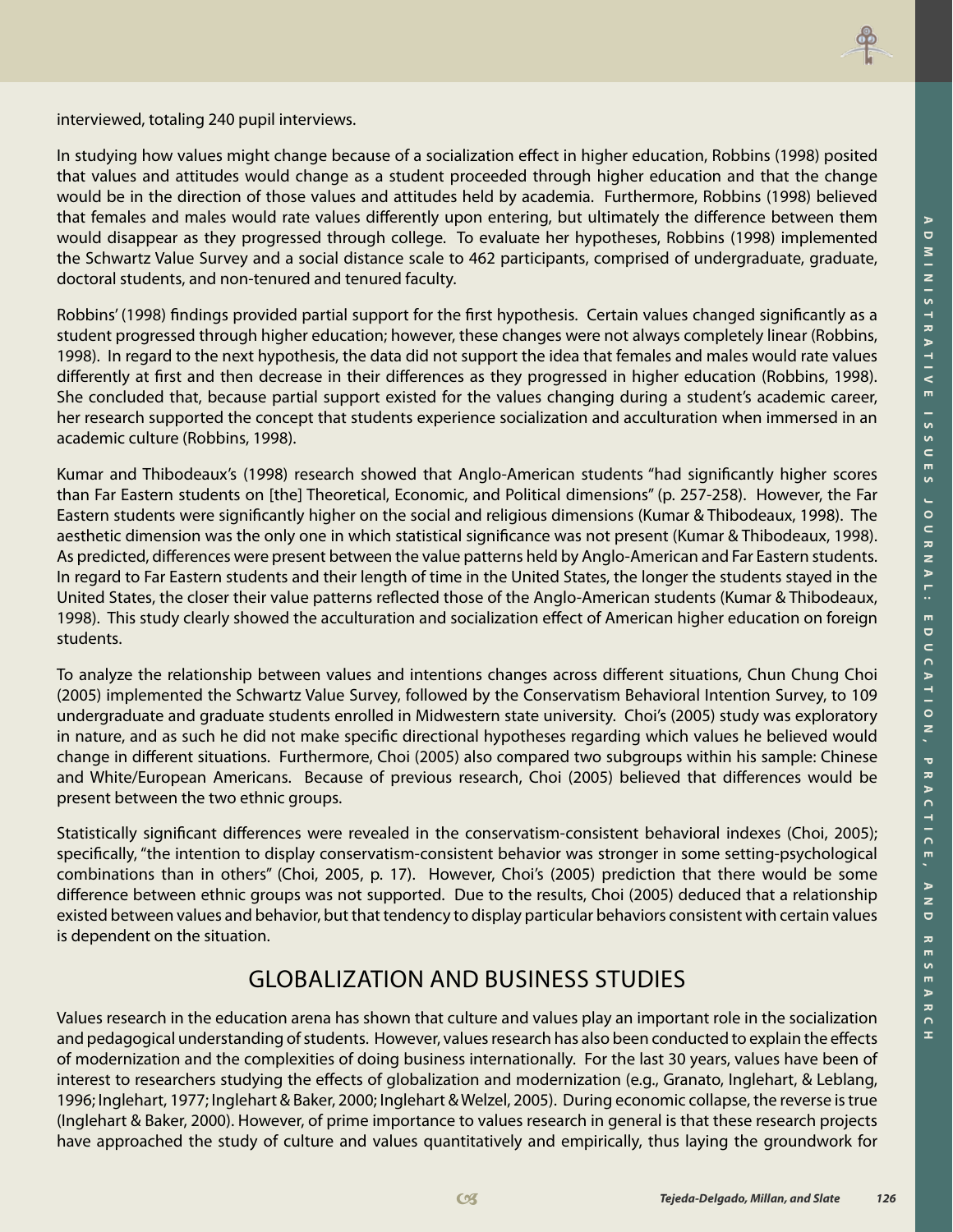modern quantitative studies of culture and values (Granato, Inglehart, & Leblang, 1996).

In business research, Hofstede's (1980, 2001) research broke ground in its application of social science concepts. Terms such as symbols, heroes, rituals, values, and culture were applied to multinational business to discover those practices, which helped and those that hindered their operations (Hofstede, 1980, 2001). Hofstede (2001) stated that, similar to the other terms, "culture is usually reserved for societies…[but] the word can be applied to any human collectivity of category: an organization, a profession, an age group, an entire gender, or a family" (p. 10).

For his research, Hofstede (1980, 2001) implemented multinational surveys from which he mapped 53 nations or regions along five pan-cultural value dimensions: power distance, uncertainty avoidance, individualism versus collectivism, masculinity versus femininity, and long-term versus short-term orientation. Hofstede's (1980, 2001) research expanded operationalization of traditional social science concepts and has allowed for their application in other fields. For example, Kozan and Ergin (1999) applied values research to ascertain the influence of intra-cultural value differences on conflict management practices, in which they found that problems encountered in conflicts between collectivistic and individualistic value based cultures are likely to occur within the same culture as well. Studies such as these help expand and validate the role and importance of values research.

## Supporting Research

Following in Parsons's (1951) and Rokeach's (1968) tradition of searching for universal structures in social systems, Shalom Schwartz and Wolfgang Bilsky (1987, 1990) ventured to identify an inventory of values by using the Rokeach Values Survey. Consistent with previous research, they generated a conceptual definition for values, which incorporates the five formal features in the literature (Llicht, 2011; Schwartz, 1992; Schwartz & Bilsky, 1987; Schwartz & Bilsky, 1990). Values are regarded as concepts or beliefs, are either desirable end states or behaviors, are applicable to multiple situations, guide the selection and evaluation of behavior, and are in order by relative importance (Llicht, 2011; Schwartz, 1992). Schwartz (1994), continuing with Rokeach's (1968) beliefs that there are a limited number of values or value groups, suggested that all values fall under 11 groupings: self-direction, stimulation, hedonism, achievement, power, security, conformity, tradition, spirituality, benevolence, and universalism (Llicht, 2011). The spirituality grouping was later incorporated into the other groupings, leaving 10 value orientation groups (Schwartz, 2004). Researchers have supported these groupings (Feather, 1995; Schwartz, 1992; Schwartz, 2004; Schwartz, 2006).

Simpson and Du (2004) and Sabry and Baldwin (2003) asserted that static student characteristics may have implications on pedagogy. Values, although somewhat malleable because of exposure to new societies and cultures, still serve as semi-static characteristics that influence attitudes and behaviors in particular situations. Knowing how groups of students differ in terms of values, would then, like Irani et al.'s (2003) research on personality types, yield information on how values might be a factor in how students perceive and succeed in distance learning. In addition, because values seem to change during the pursuit of a post-secondary degree, as shown by Robbins (1998), and through due to prolonged contact with other values systems as shown by Kumar and Thibodeaux (1998), an exploration of values held by successful online learners should yield important implications for online students' selection and pedagogy.

## **SUMMARY**

Over 10% of the 20.4 million students currently enrolled in higher education will be taking distance-learning courses (Carnevale, 2005; Snyder & Dillow, 2011). With enrollments rapidly increasing, it is apparent that distance education is becoming an educational force of its own that will change educational systems (Holmberg, 2002). Although distance education is not new, researchers have recently focused on demographic factors such as age, gender, and learning styles in research on distance learning (e.g., Barakzai & Fraser, 2005; Cheung & Kan, 2002; Christensen et al., 2001; Irani et al., 2003; Mupinga et al., 2006; Sabry & Baldwin, 2003; Simpson & Du, 2004; Taplin & Jegede, 2001).

Values, as a field of study, is not devoid of research. Studies focusing in non-educational fields have been implemented for the last 30 years (e.g., Granato et al., 1996; Hofstede, 1980, 2001; Inglehart, 1977; Inglehart & Baker, 2000; Inglehart & Welzel, 2005). Studies regarding values have been performed within education (e.g., Choi, 2005; Kumar &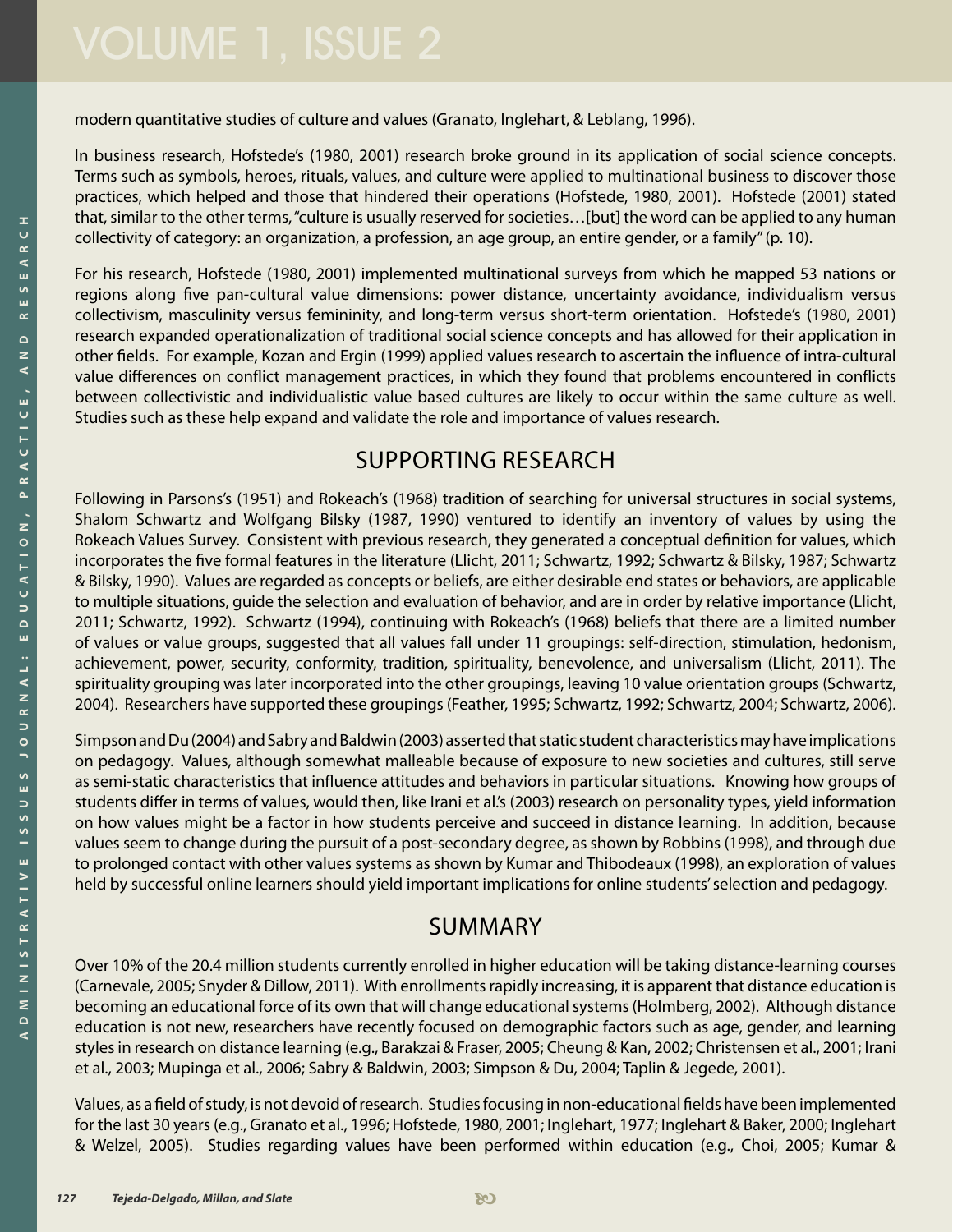

Thibodeaux, 1998; Meier, 1970; Planel, 1997; Robbins, 1998; A. J. Schwartz, 1971), but none were focused on distance education. Education, and distance learning specifically, lends itself to values research because of the socialization aspect inherent in education. Groups of people, such as students, can develop shared senses of community and society where each individual creates involuntary bonds between themselves and the group as a whole (Wirth, 1926). In societies, then, shared norms and cultures develop among its members, and these norms include values (Geertz, 1973; Klukhohn, 1962; Parsons et al., 1951; Spencer, 1906; Triandis, 1994).

Hence, if groups of people can now both socialize and earn a postsecondary degree at the same time, a student's values become an even more important topic for study. Online students may or may not hold the same values as face-to-face students, and depending on the values they hold, the mode of instruction may become a barrier in the educational process. Schwartz's (1992, 2004, 2006) development and research with the Schwartz Value Scale (SVS) survey has produced substantial data supporting the categorization of 10 motivational orientations or types. Because these groupings are very inclusive, the SVS lends itself for researching the value profiles of untapped groups of people. Explorations into the value systems of online learners should yield important implications, both curricular and pedagogical, that could aid in the creation and modification of online learning in the 21st century.

## References

Allen, I. E. & Seaman, J. (2010). *Class differences.* BABSON Survey Research Group. Newburyport, MA: The Sloan Consortium.

Aud, S., Hussar, W., Kena, G., Bianco, K., Frohlich, L., Kemp, J., & Tahan, K. (2011). *The Condition of Education 2011* (NCES 2011-033). U.S. Department of Education, National Center for Education Statistics. Washington, DC: U.S. Government Printing Office.

Barakzai, M. D., & Fraser, D. (2005). The effect of demographic variables on achievement in and satisfaction with online coursework. *Journal of Nursing Education, 44*(8), 373-380.

Bem, D. J. (1971). *Beliefs, attitudes, and human affairs.* Belmont, CA: Brooks/Cole Publishing Company.

Benedict, R. (1961). *Patterns of culture.* Boston, MA: Houghton Mifflin Company. (Original work published 1934)

Bilsky, W., & Schwartz, S. H. (1994). Values and personality. European *Journal of Personality, 8,* 163-181.

Bower, B. L., & Hardy, K. P. (2004). From correspondence to cyberspace: Changes and challenges in distance education. *New Directions for Community Colleges, 128*(Winter), 5-12.

Carnevale, D. (2001). As online education surges, some colleges remain untouched. *The Chronicle of Higher Education, 47*(24), A41.

Catton, Jr., W. R. (1959). A theory of value. *American Sociological Review, 24*(3), 310-317.

Cheung, L. L. W., & Kan, A. C. N. (2002). Evaluation of factors related to student performance in a distance-learning business communication course. *Journal of Education for Business, 77*(5), 257-263.

Choi, C. C. (2005). *Cultural values in context: Implications for behavioral intentions.* Dissertations & Theses: Full Text. (UMI No. 3198949).

Coser, L. (2003). *Masters of sociological thought.* Long Grove, IL: Waveland Press.

Council for Higher Education Accreditation (CHEA). (1999). *Distance learning in higher education, CHEA update number two.* Retrieved from http://www.chea.org/ Research/distance-learning/distance-learning-2.htm

Cristensen, E. W., Anakwe, U. P., & Kessler, E. H. (2001). Receptivity to distance learning: The effect of technology,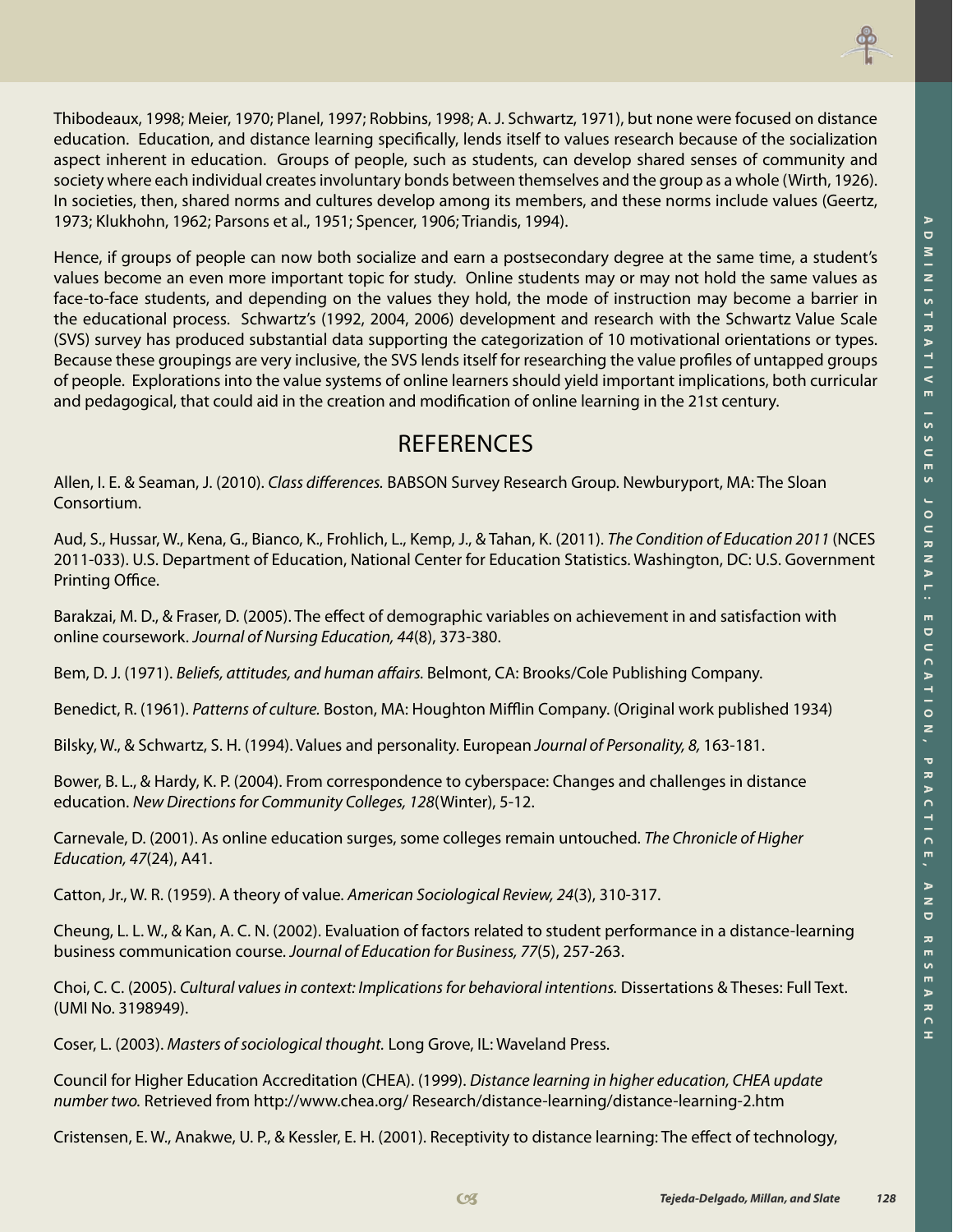reputation, constraints, and learning preferences. *Journal of Research on Computing in Education, 33*(3), 263-279.

Emmerson, A. M. (2004). *A history of the changes in practices of distance education in the United States from 1852 – 2003.* Dissertations & Theses: Full Text. (UMI No. 3157941).

Engel, H. A. (1936). *WHA, Wisconsin's pioneer.* Madison, WI: University of Wisconsin.

Feasel, K. E. (1999). *Profile of personal agency: Ethnocultural variations in self-efficacy beliefs.* Dissertations & Theses: Full Text. (UMI No. 9944848).

Feather, N. T. (1995). Values, valences, and choice: The influence of values on the perceived attractiveness and choice of alternatives. *Journal of Personality and Social Psychology, 68*(6), 1135-1151.

Geertz, C. (1973). *The interpretation of cultures.* New York, NY: Basic Books.

Granato, J., Inglehart, R., & Leblang, D. (1996). The effect of cultural values on economic development: Theory, hypotheses, and some empirical tests. *American Journal of Political Science, 40*(3), 607-631.

Hart, S. L. (1971). Axiology—Theory of values. *Philosophy and Phenomenological Research, 32*(1), 29-41.

Hofstede, G. (1980). *Culture's consequences: International differences in work-related values.* Thousand Oaks, CA: Sage.

Hofstede, G. (2001). *Culture's consequences: Comparing values, behaviors, institutions, and organizations across nations* (2nd ed.). Thousand Oaks, CA: Sage.

Holmberg, B. (2002). The evolution of the character and practice of distance education. In L. Foster, B. L. Bower, and L. W. Watson (Eds.), *ASHE Reader—Distance Education: Teaching and Learning in Higher Educatio*n (pp. 7-13). Boston, MA: Pearson Custom.

Inglehart, R. (1977). *The silent revolution.* Princeton, NJ: Princeton University Press.

Inglehart, R., & Welzel, C. (2005). *Modernization, cultural change and democracy.* New York, NY: Cambridge University Press.

Irani, T., Telg, R., Scherler, C., & Harrington, M. (2003). Personality type and its relationship to distance learning education students' course perceptions and performance. *The Quarterly Review of Distance Education, 4*(4), 445-453.

Kluckhohn, C. (1951). Values and value-orientations in the theory of action: An exploration in definition and classification. In T. Parsons, & E. Shils (Eds.), *Toward a general theory of action* (pp. 388-433). New York: Harper Torchbooks.

Kozan, M. K., & Ergin, C. (1999). The influence of intra-cultural value differences on conflict management practices. *The International Journal of Conflict Management, 10*(3), 249-267.

Kumar, K., & Thibodeaux, M. S. (1998). Differences in value systems of Anglo-American and Far Eastern students: Effects of American business education. *Journal of Business Ethics,* 17, 253-262.

Lemon, N. (1973). *Attitudes and their measurement.* New York, NY: Wiley Publishers.

Lewis, L., Alexander, D., & Farris, E. (1998). *Distance education in higher education institutions* (NCES Publication 98- 062). Washington, DC: National Center for Education Statistics.

Lewis, L., Snow, K., Farris, E., & Levin, D. (1999). *Distance education at postsecondary education institutions: 1997-98*  (NCES Publication 2000-013). Washington, DC: National Center for Education Statistics.

Llicht, A.N. (2001). Law for the common man: An individual-level theory of values, expanded rationality, and the law.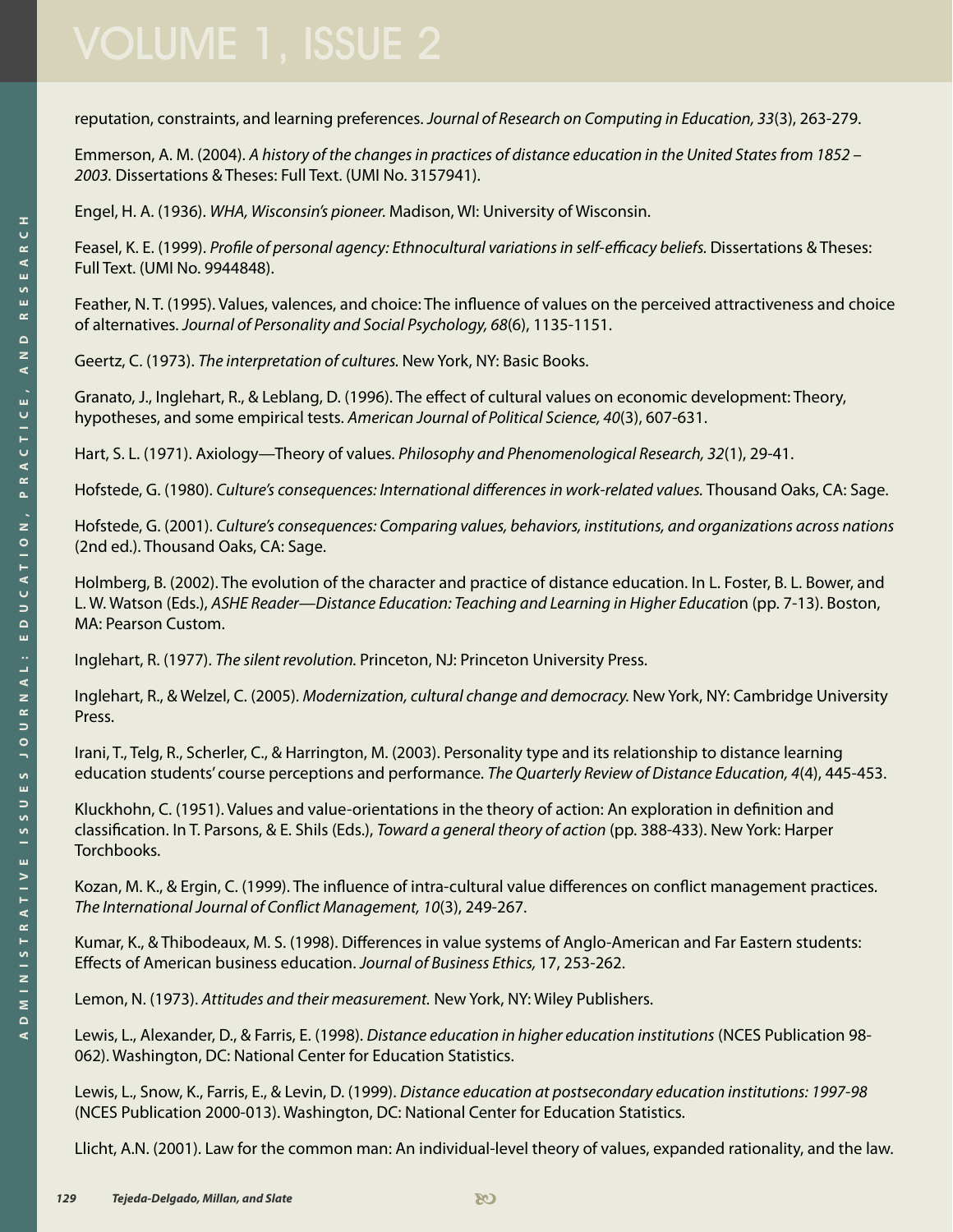

*Law & Contemporary Problems, 74*(2), 175-206.

Meier, H. C. (1970). Generational differences in value orientations toward higher education. *Sociology of Education, 43*(1), 69-89.

Mupinga, D. M., Nora, R. T., & Yaw, D. C. (2006). The learning styles, expectations, and needs of online students. *College Teaching, 54*(1), 185-189.

Parsons, T., Shils, E. A., Allport, G. W., Kluckhohn, C., Murray, H. A., Sears, R. R., Sheldon, R. C., Stouffer, S. A., & Tolman, E. C. (1951). Some fundamental categories of the theory of action: A general statement. In T. Parsons, & E. Shils (Eds.), *Toward a general theory of action* (pp. 388-433). New York, NY: Harper Torchbooks.

Phipps, R., & Merisotis, J. P. (1999). *What's the difference?* Washington, DC: The Institute for Higher Education Policy.

Phipps, R., Wellman, J. V., & Merisotis, J. P. (1998). *Assuring Quality in Distance Learning.* Washington, DC: Council for Higher Education Accreditation.

Planel, C. (1997). National cultural values and their role in learning: A comparative ethnographic study of state primary schooling in England and France. *Comparative Education, 33*(3), 349-373.

Porter, M. E. (2000). Attitudes, values, beliefs, and the microeconomics of prosperity. In L. E. Harrington, & S. P. Huntington (Eds.), *Culture matters* (pp. 14-28). New York, NY: Basic Books.

Robbins, G. (1998). *The effect of higher education on attitudes and values: gender and the academic environment.*  Dissertations & Theses: Full Text. (UMI No. 9833562).

Rokeach, M. (1968). *Beliefs, attitudes, and values.* San Francisco, CA: Jossey-Bass.

Rumble, G. (1986). *The planning and management of distance education.* Hampshire, UK: Palgrave Macmillan.

Sabry, K., & Baldwin, L. (2003). Web-based learning interaction and learning styles. *British Journal of Educational Technology, 34*(4), 443-454.

Schwartz, S. H. (1992). Universals in the content and structure of values: Theoretical advances and empirical tests in 20 countries. *Advances in Experimental Social Psychology, 25,* 1-65.

Schwartz, S. H. (2004). Basic human values: Their content and structure across countries. In A. Tamayo & J Porto (Eds.), *Valores e trabalho* [*Values and work*]. Brasilia: Editora Universidade de Brasilia.

Schwartz, S. H., & Bilsky, W. (1987). Toward a universal psychological structure of human values. *Journal of Personality and Social Psychology, 53*(3), 550-562.

Schwartz, S. H., & Bilsky, W. (1990). Toward a theory of the universal content and structure of values: Extensions and cross-cultural replications. *Journal of Personality and Social Psychology, 58*(5), 878-891.

Simonson, M., Smaldino, S. E., Albright, M. J., & Zvacek, S. (2011). *Teaching and learning at a distance: Foundations of distance education.* Boston, MA: Allyn & Bacon.

Simonson, M., Smaldino, S. E., Albright, M. J., & Zvacek, S. (2000). *Teaching and learning at a distance: Foundations of distance education.* Upper Saddle River, NJ: Prentice Hall.

Simpson, C., & Du, Y. (2004). Effects of learning styles and class participation on students' enjoyment level in distributed learning environments. *Journal of Education for Library and Information Science, 45*(2), 123-136.

Snyder, T.D., and Dillow, S.A. (2011). *Digest of Education Statistics 2010* (NCES 2011-015). National Center for